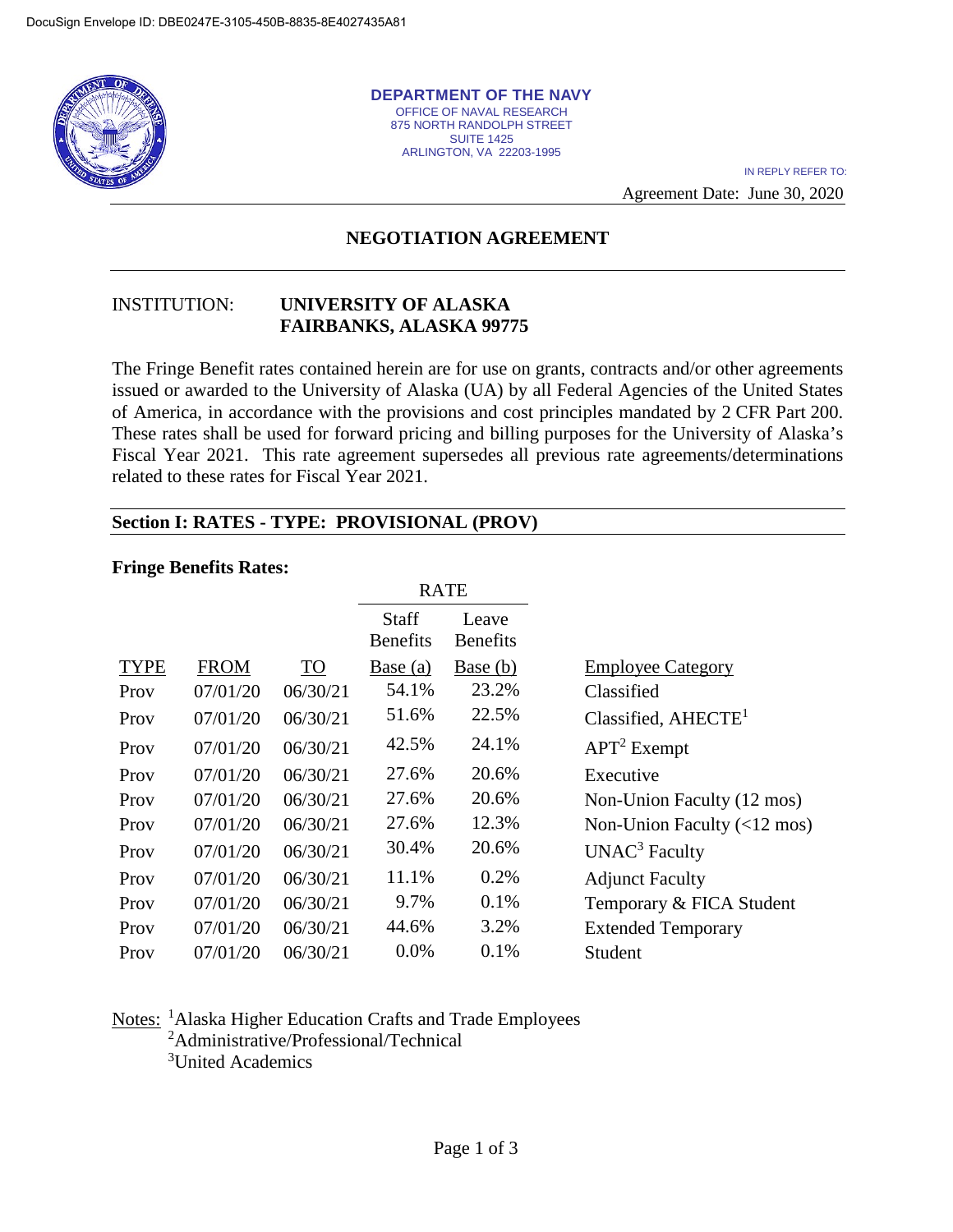## DISTRIBUTION BASES

- (a) Staff benefits rates are applied to base salaries plus overtime, miscellaneous pay, and leave accrual provisions.
- (b) Leave benefits rates are applied to base salaries excluding: overtime, miscellaneous pay, and paid leave.

### **SECTION II - GENERAL TERMS AND CONDITIONS**

A. **LIMITATIONS**: Use of the rates set forth under Section I is subject to availability of funds and to any other statutory or administrative limitations. The rates are applicable to a given grant, contract or other agreement only to the extent that funds are available and consistent with any and all limitations of cost clauses or provisions, if any, contained therein. Acceptance of any or all of the rates agreed to herein is predicated upon the following conditions: (1) that no costs other than those incurred by the institution were included in this indirect cost pool as finally accepted and that such costs are legal obligations of the institution and allowable under governing cost principles; (2) that the same costs that have been treated as indirect costs are not claimed as direct costs; (3) that similar types of costs have been accorded consistent accounting treatment; and (4) that the information provided by the institution which was used as a basis for acceptance of the rates agreed to herein, and expressly relied upon by the Government in negotiating and accepting the said rates is not subsequently found to be materially incomplete or inaccurate.

B. **ACCOUNTING CHANGES**: The rates contained in Section I of this agreement are based on the accounting system in effect at the time the agreement was negotiated. Changes to the method(s) of accounting for costs, which affect the amount of reimbursement resulting from the use of these rates require the prior written approval of the authorized representative of the cognizant agency for indirect costs. Such changes include but are not limited to changes in the charging of a particular type of cost from indirect to direct. Failure to obtain such approval may result in subsequent cost disallowances.

C. **PROVISIONAL RATES**: The provisional rates contained in this agreement are subject to unilateral amendment by the Government or bilateral amendment by the contracting parties at any time.

D. **USE BY OTHER FEDERAL AGENCIES**: The rates set forth in Section I are negotiated in accordance with and under the authority set forth in 2 CFR Part 200. Accordingly, such rates shall be applied to the extent provided in such regulations to grants, contracts, and other agreements to which 2 CFR Part 200 applies, subject to any limitations in part A of this section. Copies of this document may be provided by either party to other federal agencies to provide such agencies with documentary notice of this agreement and its terms and conditions.